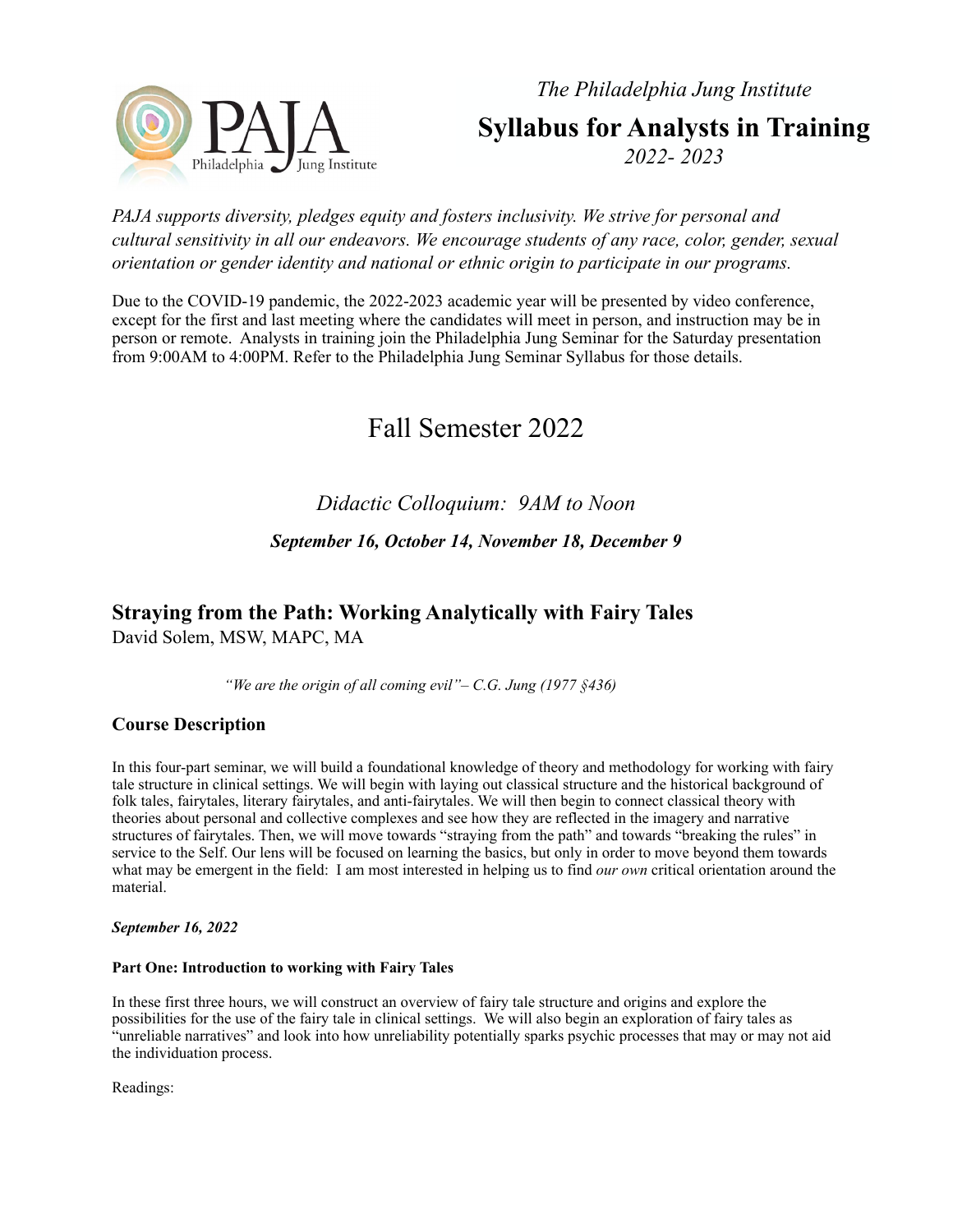Shalit, Erel (2002). *The Complex: Path of Transformation from Archetype to Ego.* Inner City Books. (required)

Von Franz, Marie-Louise (2017). *The Interpretation of Fairy Tales, Revised Edition.* Shambala. (required)

Tatar, Maria (2003) *The Hard Facts of the Grimm Fairy Tales, Expanded Edition.* Princeton, NJ: Princeton University Press. (supplemental)

#### Writing Assignment:

Please write a 3-5 page reflection paper on the above readings that explores your personal awareness of how you have been affected by fairy tale material both in your personal process and in your clinical practice with clients. Is there a fairy tale that continues to be emergent in your life and/or that might show up with frequency for you? What is your understanding of why that may be?

#### *October 14, 2022*

#### **Part Two: Working with shadow and evil in fairy tales—amplification as a bridge to consciousness**

We will struggle together, as did Jung, with the subject of evil and our connection to it. Through discussion of the assigned readings, exploration of your personal reflections and group work with selected fairy tales, we will attempt to arrive at new understandings of how to work creatively with images of shadow and evil as they become emergent in Psyche.

Readings :

Von Franz, Marie-Louise (1974). *Shadow and Evil in Fairy Tales*. Dallas, TX: Spring Publications.

Stein Murray, editor (1996). *Jung On Evil*. Princeton: Princeton University Press.

#### Writing Assignment:

Please write a 3-5 page reflection paper that includes a consideration of Stein's introduction. Include your musings on the questions I posed above in my description of our day together, and that presents a synthesis of Von Franz's thoughts on Shadow and Evil with your personal understanding of how to work with this material as it is encountered with images from fairy tales. Finally, please bring a fairy tale with you that you are willing to explore in a group setting and that you feel represents personal and/or collective shadow/evil problems.

#### *November 18, 2022*

#### **Part Three: The literary fairy tale and connections to personal and cultural complexes.**

Literary fairy tales reveal the psychic structure and personal complexes of the author. They also encapsulate the historical context and cultural complexes of the author's *Zeitgeist.* In clinical work, they often are the tales that tend to be most resonant and helpful in analytical practice, perhaps because they provide a mirror for some individuals in ways that they have not experienced with other material. They are soaked through with affect and image that is personal and vulnerable. We will uncover the background of these authors, and together we will explore their historical context and personal journeys. Finally, we will make personal and clinical connections to the images and narratives contained in this potent literature.

Readings:

Andersen, Hans Christian (translation by Tiina Nunnally, 2004). *Fairy Tales.* New York: Penguin Books.

Carter, Angela (1979). *The Bloody Chamber.* New York: Penguin Books.

Hesse, Hermann (translation by Jack Zipes, 1995). *The Fairy Tales of Hermann Hesse.* New York: Bantam books.

Wilde, Oscar (edited by Ian Small, 1994). *Complete Short Fiction.* New York: Penguin Books.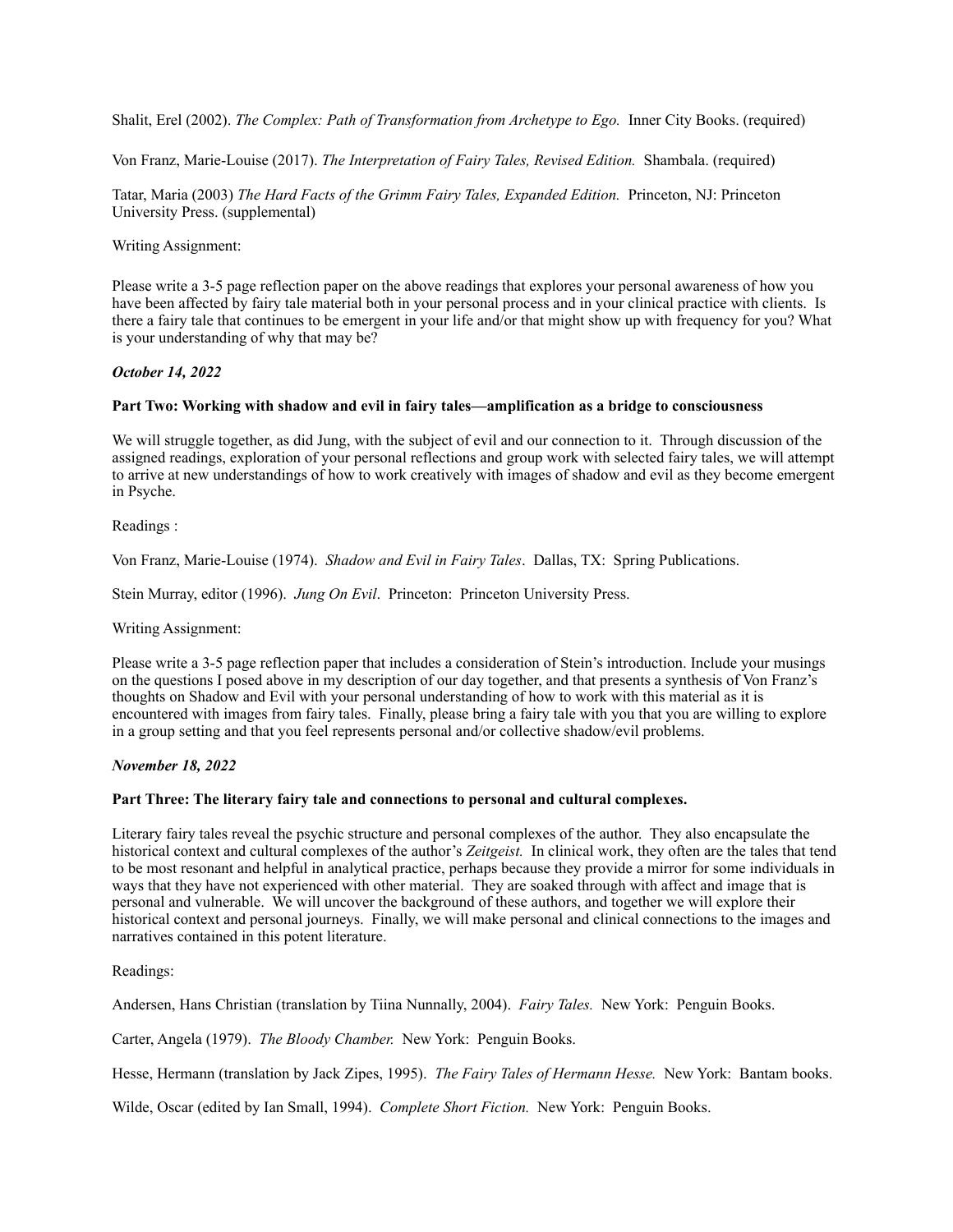Written assignment:

Please write a 3-5 page reflection paper that explores your reveries around literary tales – perhaps one tale that has either been personally important to your individuation and/or a tale that has been emergent and resonant in your clinical practice.

#### *December 9, 2022*

#### **Part Four: Using queer theory, and queer energy in working with fairy tales**

Those who cannot perform normative cultural narratives often find their voices silenced. They are not mirrored by the culture in which they find themselves. Fairy tales, such as those collected by the brothers Grimm and earlier by Charles Perreault, fail to mirror our human experience in many ways. And yet, they offer archetypal images that may provide a path towards a new mirror, if you will, provided one is willing to stray from the offered path. Straying from the path is intrinsic to the individuation process and it is also intrinsic to queer theory and "queer analytic attitude," a conscious stance that refuses to stand on legacy or performance practice. Together we will seek to find our queer analytic voices.

#### Readings:

Edelman, Lee (2004). *No Future: Queer Theory and the Death Drive*. Durham, NC, Duke University Press.

Turner, Kay and Pauline Greenhill, editors (2012). *Transgressive Tales: Queering the Grimms*. Detroit, MI, Wayne State University Press

Film viewing Assignment: Please view the following films of Alfred Hitchcock (1899-1980):

Strangers on a Train (1951) North by Northwest (1959) Psycho (1960) The Birds (1963)

#### Writing Assignment:

Please write a 3-5 page reflection paper that articulates your reverie around the assigned material. Here are some initial questions: What awakens/activates/disturbs you in the material and how might these ideas be present in your clinical work and in your analytic reverie? What are your reflections on the intersections between cultural narratives/complexes and personal experience? How does Psyche/Self seek expression through these tales? Does this material offer something to you for your personal process and your clinical methodology? How so or how not?

In addition, please be prepared to enter a group process around the films that are assigned for this weekend. Our active imagination in the group process is likely to be our greatest found treasure. We are also interested in your sharing of clinical examples where film and literary tales have been central to the therapeutic process.

#### **davidsolemsantafe@gmail.com**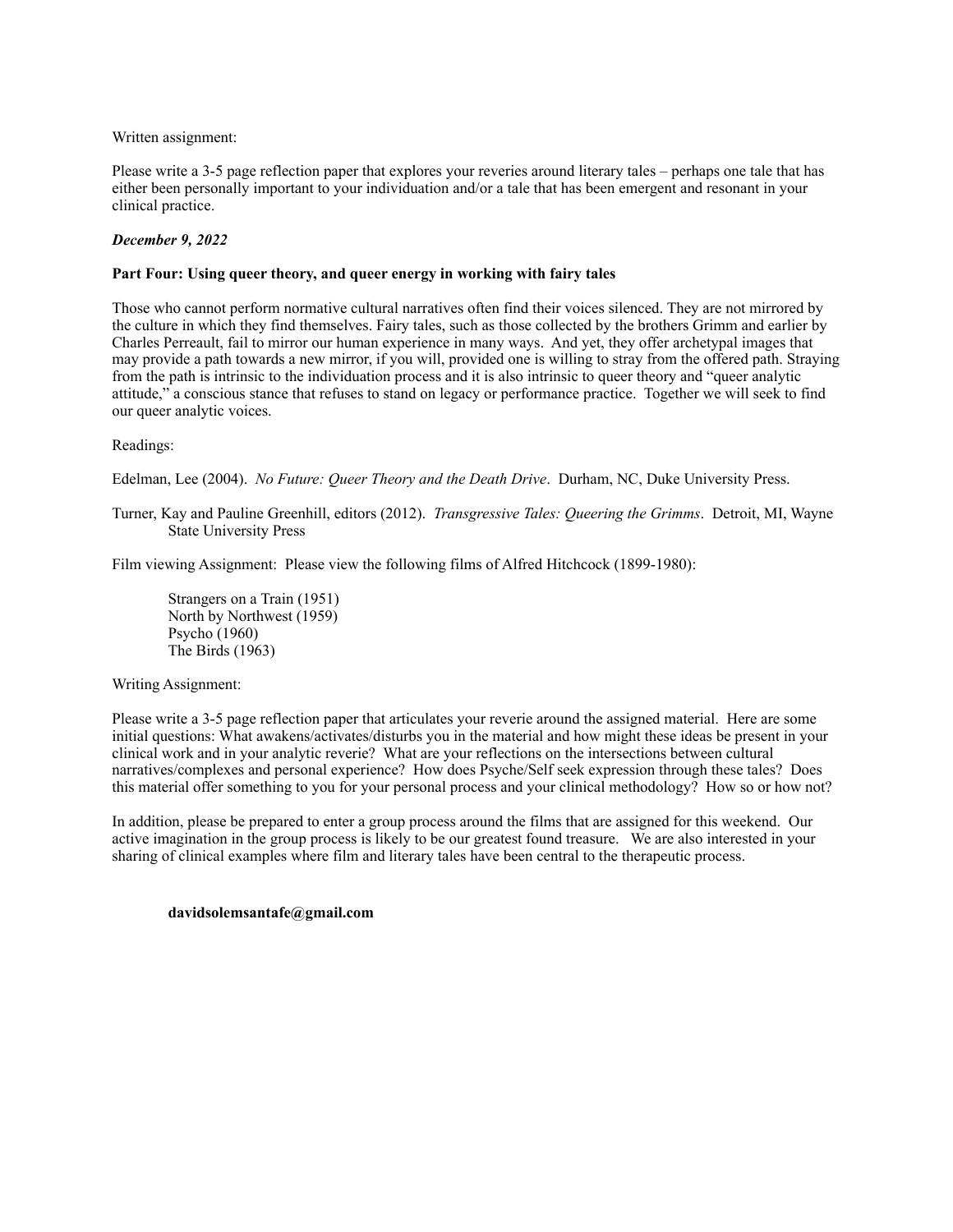## *Case Colloquium: 1PM to 5PM*

## *September 16, October 14, November 18, December 9*

## **A Return to the Basics: Complex, Shadow, and Anima-Animus in Case Formulation**

Mark Dean**,** MFA, MA, ATR-BC, LPC

## **Course Description**

In analytic training, the case colloquium provides the container for the integration of conceptual material. In our first three case colloquia, we will explore some very basic constructs, noting them as they appear in our casework. In September, we will explore the shadow and its relation to the persona; in October we will look at complex formation; in November, we will look at anima-animus development. In December, each candidate will be required to produce a paper, that seeks to bring together these elements into a comprehensive view of a case. We will utilize several of these case presentation papers to serve as a platform to explore how to begin to cultivate an *integrated* understanding of case material. Structuring our inquiry around the specific themes of the complex, shadow and the anima-animus, the candidate will become sensitized to the important role these key concepts plays in psychic process, and awareness will be heightened to the highly nuanced manner in which each of these themes appear and function in clinical material.

#### **Case Presentations:**

At each meeting, the candidates who are presenting a case are expected to provide a written overview of the case that will be **distributed to the other members of the seminar.** The written case summary should include the following:

- 1. A "snapshot" of the analysand. This should bring the analysand to life in the room enough so that your peers can get a feel for them, and inwardly hold an imagined sense of them. The "snapshot" needs to be more than a mere physical description: It may include your own personal reactions, imaginings, and so on.
- 2. Reason that the analysand gave for consulting with you? This may include both symptoms per se but also their view of the problem.
- 3. Indicate how long you have been working with the analysand and any other therapy or treatment they have had.
- 4. Relevant personal history. This includes the personal history of the analysand, developmental issues, traumas and significant contextual issues, such as divorce, moves, career changes, sexual and gender orientation, family conflicts, substance issues, etc..
- 5. Your provisional case formulation. What is going on with this individual and why?
- 6. Counter-transference issues. What is your impression of this analysand's relationship with you and your feelings as they pertain to the work? What function do you see yourself being drawn into?
- 7. Initial dream and/or a dream or dreams which you feel is especially significant for this case. (Note: Don't flood the field with too many dreams. One or two dreams are sufficient; maybe three at most.)

It is recommended that more seasoned candidates present first. This will give the newer candidates an opportunity to get the feel of presenting. Each case presentation will be for two hours which may be modified somewhat depending upon the number of candidates in the group.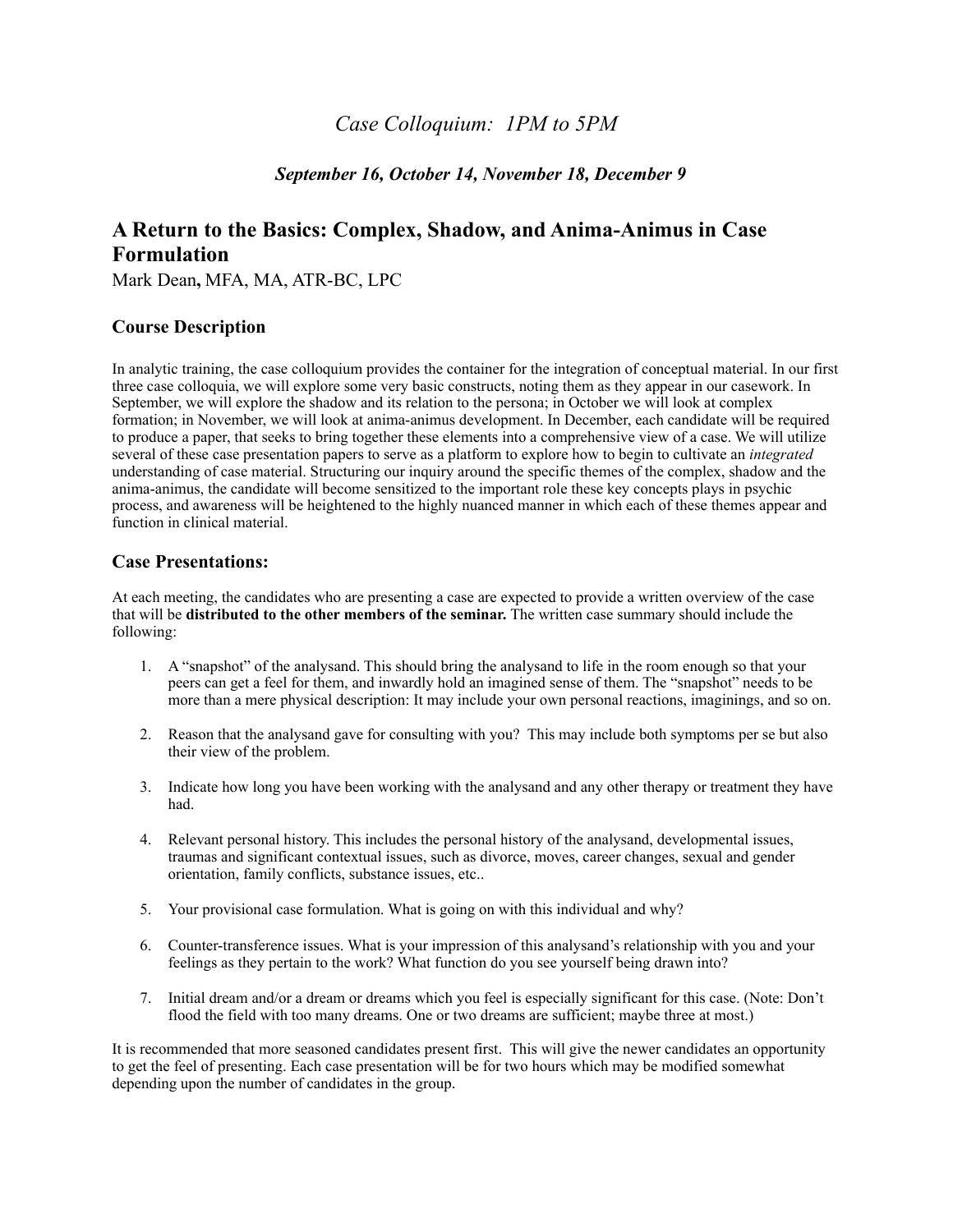## **A Note on Readings:**

I have never found Jung to succinctly sum up his concepts. It is as if he sprinkles aspects of them throughout his work, showing one facet of a concept here and there, illustrating another aspect. For example, his section on Anima, Vol. 8, pars. 194-220, while worth the read, is not perhaps as useful as when one reads Jung referencing the same concept in the context of a case discussion. Secondly, while there are many texts that do seek to define, and/or, illustrate Jung's concepts, it feels that these are invariably filtered through the given viewpoint and opinions of the respective author. These are useful at times, but for now, we will stick to the Collected Works.

I feel it is of merit to allow the developing analyst to cultivate a more individualized notion of basic concepts, one based upon *their own* temperament and more importantly, upon direct experience. Hence, in my instructions regarding the reading component of this colloquium, I recommend one follow a process of "digging into" Jung's concepts by going through the indexes. Then, reading enough to glean the particular focus from the context within which the concept is embedded. This may be a bit more work but such an approach is more effective for gaining a feel for the multiple ways in which Jung utilizes the concepts that we are exploring.

#### **Presentation Schedule:**

#### **Friday, September 16: Shadow in casework:**

Please look up as much as you are able on the shadow. Be prepared to discuss the case presented in terms of shadow and how shadow enters into the case. For those presenting, it will be helpful to select a case where shadow plays an important role. This may be a question about shadow that you have or it may demonstrate a particularly vivid example of how you see shadow operating in clinical material.

#### **Friday, October 14: Complexes in casework:**

Please look up as much material on the nature of complexes as you are able. Come prepared to discuss complex formation, how you understand the complex and how you see it emerging in the case material. For those presenting choose a case in which you either need help in identifying the active complex or a case which you feel provides either a vivid example of a complex or one that you find particularly interesting. Note: We will be less interested in *naming* a given complex than in understanding its structure and how and why it functions within the case material.

#### **Friday, November 18: Anima-animus in casework:**

Please look up as much as is practical on Jung's references to anima-animus. Be prepared to discuss your understanding of how it appears within the case provided. For those presenting, please choose a case that you feel has an anima-animus theme within it. As before, there may be some particular questions that you have or you may simply find a given case interesting with regard to this theme.

#### **Friday, December 9: Integrating concepts in casework:**

While our exploration of the complexities of analytic case work are foundational at this point, the capacity to integrate basic analytic concepts into a more wholistic perspective of a given case is important to begin to cultivate. There is no specific assignment with regard to the readings, but all candidates should be in the process of writing their case reports as *outlined below* and practicing the process of marrying the conceptual material with the case material. We will take up cases offered by several of the candidates to be utilized by the group to examine some of the ways that we see the interrelatedness of the elements in the case leading us to formulating a coherent perspective which utilizes the material from our first three sessions of this colloquium.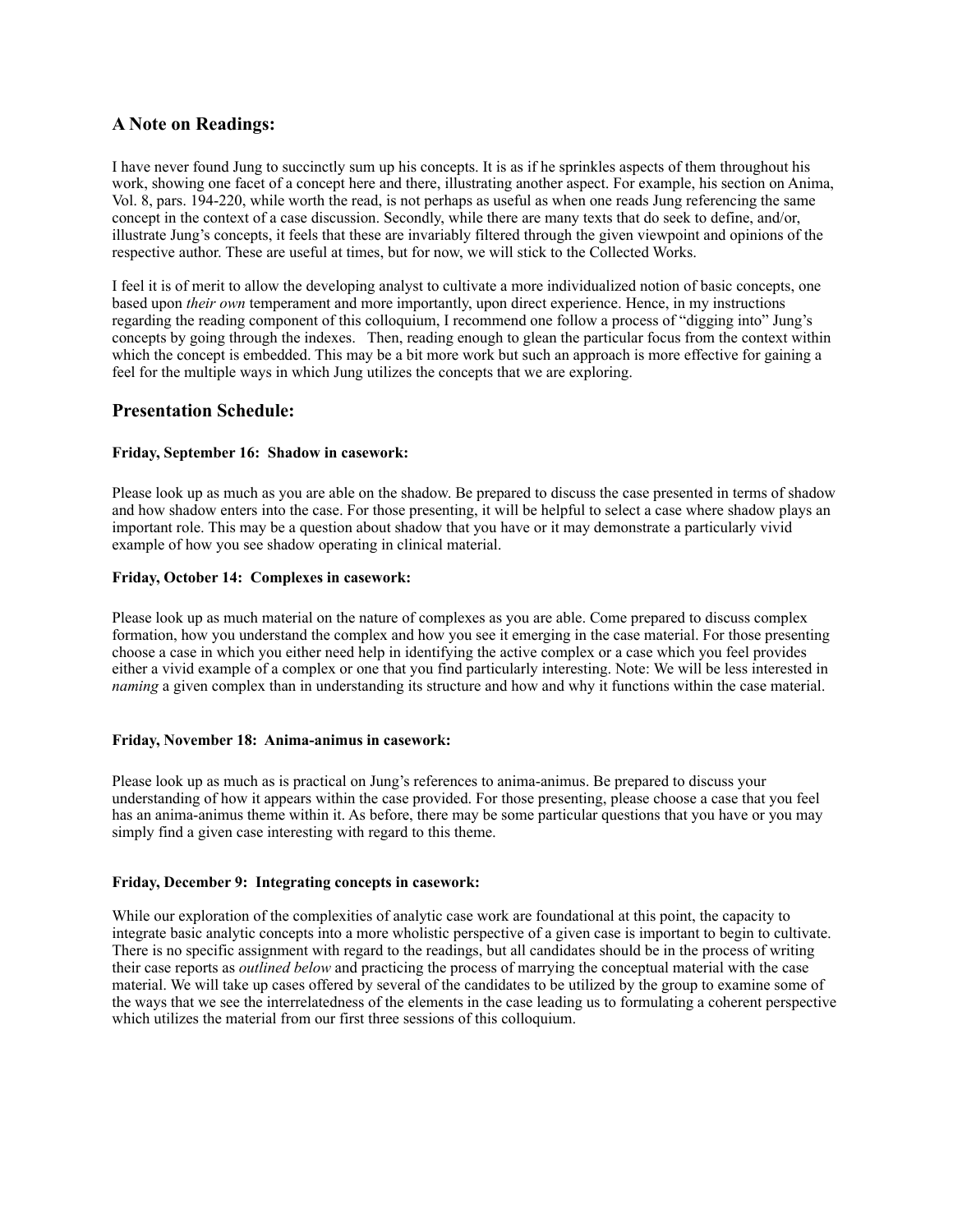## **Final Paper:**

Please write a case report of up to 15 pages in length that describes the trajectory of your case in terms of complex formation, persona development, shadow content, and anima-animus presence. Make certain to back up your findings with clearly articulated rationales drawn from case material. This means one can logically follow your reasoning and perspective based upon material from within the case. This may include elements of personal history, dramatic enactments in the life of the patient (both within and outside of the analytic process), dream content, transference-countertransference content and verbalized elements, i.e. a verbatim from within the case.

#### **Have this to me by our meeting on December 9.**

Be certain to secure confidentiality by making sure that no identifying characteristics appear in your reports.

I may be reached at [markdean2@mac.com](mailto:markdean2@mac.com) if you have any questions.

# Spring Semester 2023

 *Didactic Colloquium: 9AM to Noon*

 *February 17, March 17, April 14, May 19*

## **Fairy Tales: Theory, Interpretation, and Clinical Relevance**

Lisa Marchiano, LCSW

## **Course Description**

This course will provide an overview of psychological approaches to fairy tales, and give participants ample opportunity to practice interpretation. After briefly examining theories about the origin of tales and their widespread cross-cultural occurrence, we will acquaint ourselves with current methodology for cataloguing fairy tale motifs. We will also spend time exploring uses of fairy tales in a clinical context, including brief case presentations. Finally, each candidate will write an in depth interpretation of a tale of his or her choosing. .

#### *February 17, 2023*

We'll consider the historical context of fairy tales. What do we know about their origin and age? We'll also explore their use in clinical practice. Why is it beneficial to work with fairy tales? I'll introduce the Moreau Guidelines to help us understand how to work with tales methodically.

**Assignment:** Continue to read fairy tales. Choose a fairy tale to interpret for the final project

#### *March 17, 2023*

Using the Moreau Guidelines, we will work through at least one tale together. Candidates can ask questions about the tale that they chose and begin working on their final paper.

Assignment: Each candidate will write a 10 to 12 page paper on a fairy tale of their choice that will be presented to group.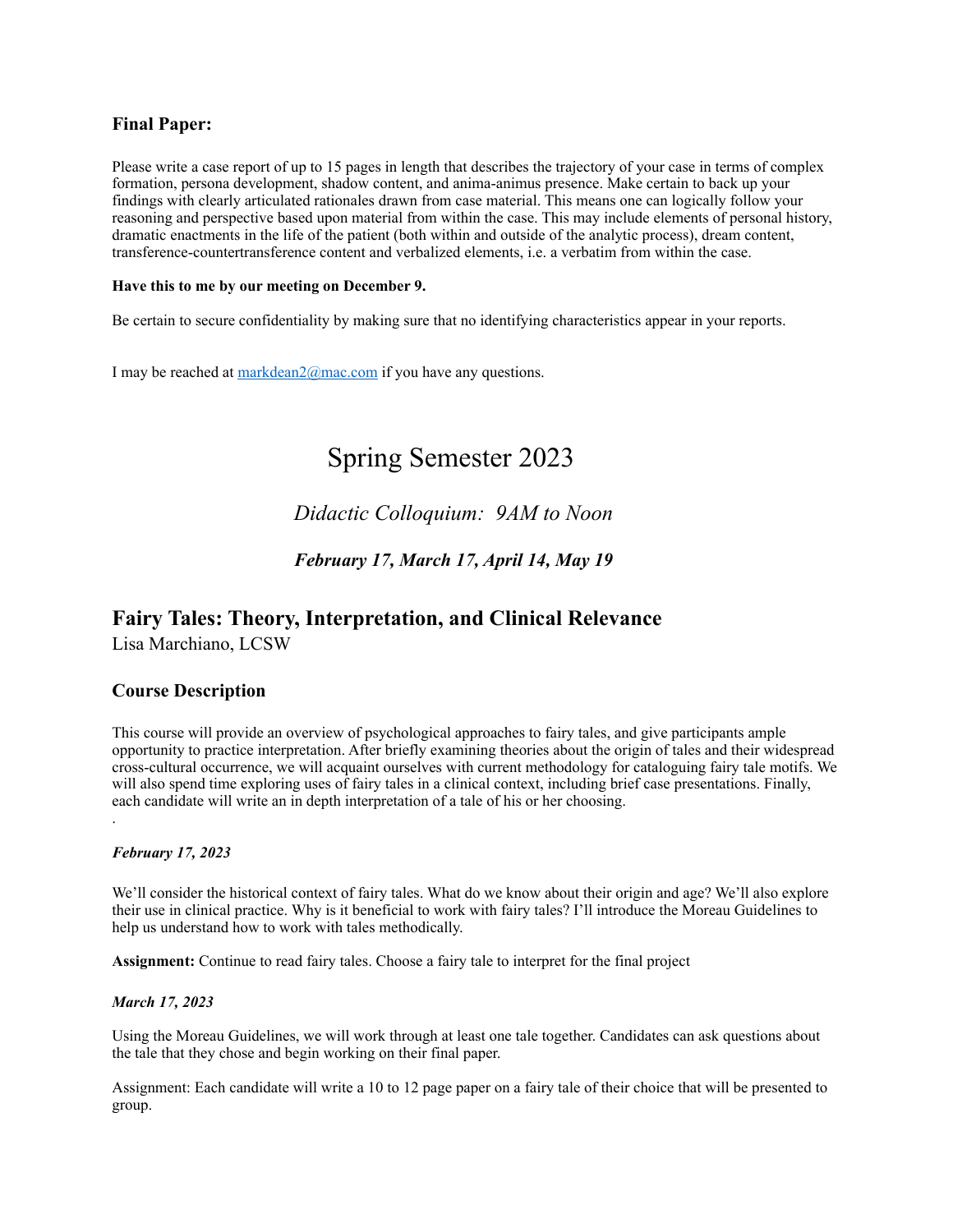*April 14, 2023*

Presentation of final papers.

*May 19, 2023*

Presentation of final papers.

#### **Fairy Tale Collections**:

**Books**:

*The Original Folk and Fairy Tales of the Brothers Grimm: The Complete First Edition correct* (2014*).* Princeton: N.J. Princeton University Press.

Von Schonwerth, F. X. (2015). *The Turnip Princess and Other Newly Discovered Fairy Tales.* New York*:* Penguin Classics.

Calvino, I. (2013)*. Italian Folktales.* New York: Houghton Mifflin Harcourt.

Yolen, J. (2014). *Favorite Folktales From Around the World.* New York: Pantheon*.*

Abrahams, R. (2011). *African Folktales.* New York: Pantheon.

Ramanujan, A.K. (1994). *Folktales from India.* New York: Pantheon.

#### **Websites:**

[www.surlalunefairytales.com](http://www.surlalunefairytales.com)

<http://www.pitt.edu/~dash/folktexts.html>

#### **Symbol Dictionaries**

There are many good ones. Following are a few that I particularly like:

Chevalier, J. and Gheerbrant, A. (1997). *Dictionary of Symbols.* New York: Penguin*.*

ARAS. (2010). *The Book of Symbols: Reflections on Archetypal Images.* New York: Taschen.

Biedermann, H. and Hulbert, H. (Translator) (1994). *Dictionary of Symbolism: Cultural Icons and the Meanings Behind Them.* New York: Plume (Penguin).

Cooper, J.C. (1978). *An Illustrated Encyclopedia of Traditional Symbols*. USA: Thames & Hudson.

#### **marchiano.lisa@gmail.com**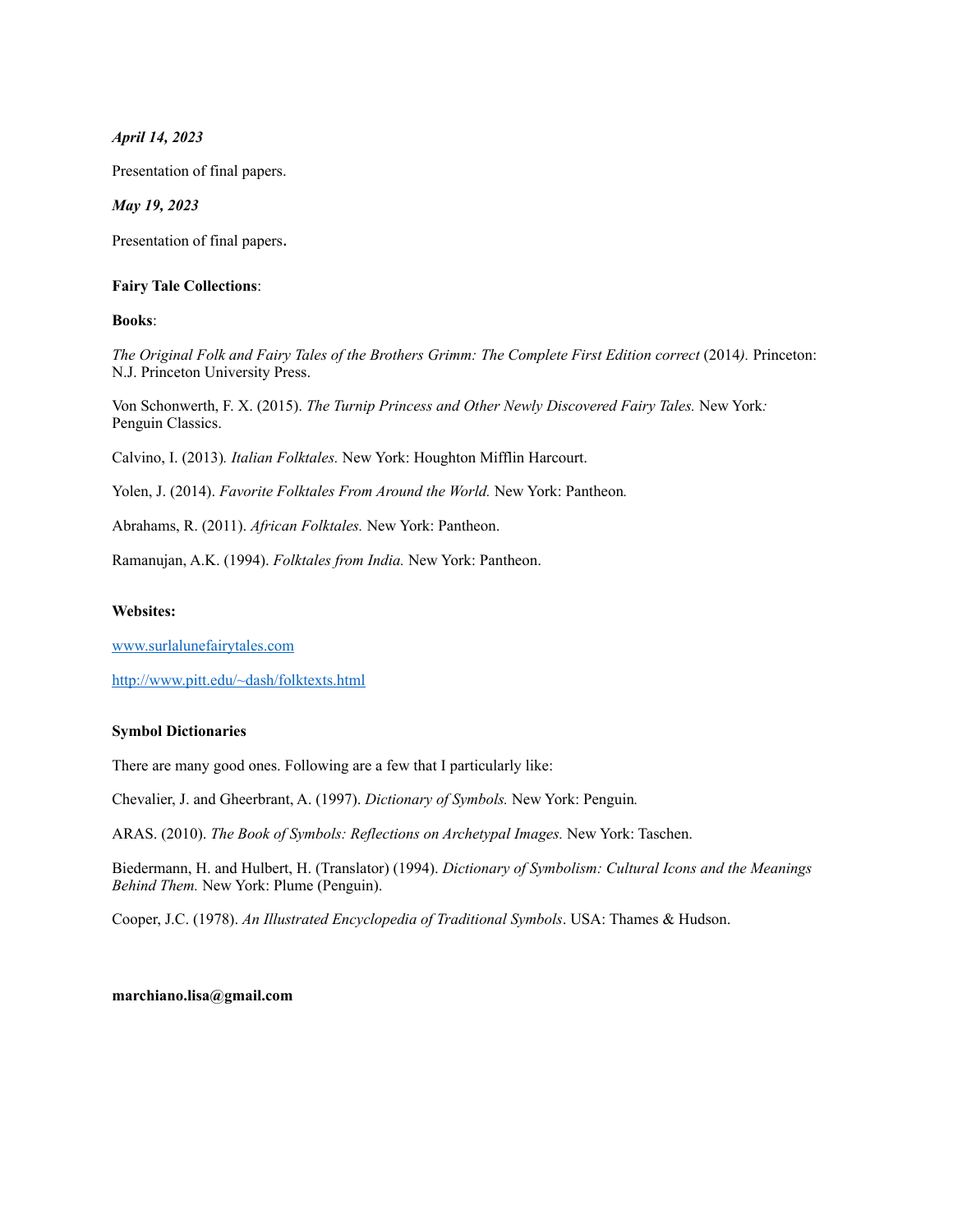## *Case Colloquium: 1PM to 5PM*

*February 17, March 17, April14, May 19*

## **The Archetypal Landscape of the "Container" and "Contained" in Analysis**  Renee Moreau Cunningham, MFT

*"When the therapist's listening leads her to believe that she understands something meaningful, she can say something about it. There is no way to prescribe what she should say in response to her new understanding, but the patient is impacted by the entirety of the clinician. How she understands what she hears fundamentally impacts the atmosphere that she creates, and the atmosphere that sustains the analyst and the patient make all the difference in the world."*

 *—*Barbara Stevens Sullivan, *The Mystery of Analytical Work*

## **Course Description**

Participating in case colloquium is an enriching experience and plays an important role in the shaping of the analyst each member of the group will become. In an optimal sense it deepens the clinician's capacity to hold and contain the analytic process by strengthening the self/other relationship (inner/outer; individual/group) through alchemically tending the fire of the analytic temenos. I hope to achieve this with our group, one month, one case at a time.

In this time of great collective upheaval there is much to explore in the vast landscape called psyche. Psyche presents herself to the clinician in a multitude of ways all of which are mysterious and powerful. As we delve into the analytic process we will focus on the realms of the personal and collective unconscious in the transference/ countertransference experience(s) of and within the analytic couple.

#### **Case Presentations**:

Each month we will work on two cases during the four hours. In these cases, I would like to contain the material with a structured written frame combined within an imaginative alchemical case process. In this light, I have

attached what I feel is a solid guideline within which to type your case material prior to the colloquium.

#### **Please forward your case material to me and the group members at least 3 days prior to your presentation***.*

**Case Write-up Format** (Partially provided by John White, PhD)

What follows is what I consider to be a more or less ideal case write-up. Case write-ups should be a sketch: you should not write down every detail, but should write enough so you can speak rather than read the case. The whole write-up should be no more than three single-spaced pages; less if possible.

You do not need to read the case history/background information unless you think some part of it is clinically relevant. Begin your presentation with the clinical material, as a rule. Always try to (1) offer brief examples of general points; (2) try to remain as close to the experience in your exposition as you can: don't talk "about" the experience where you can talk "from" the experience.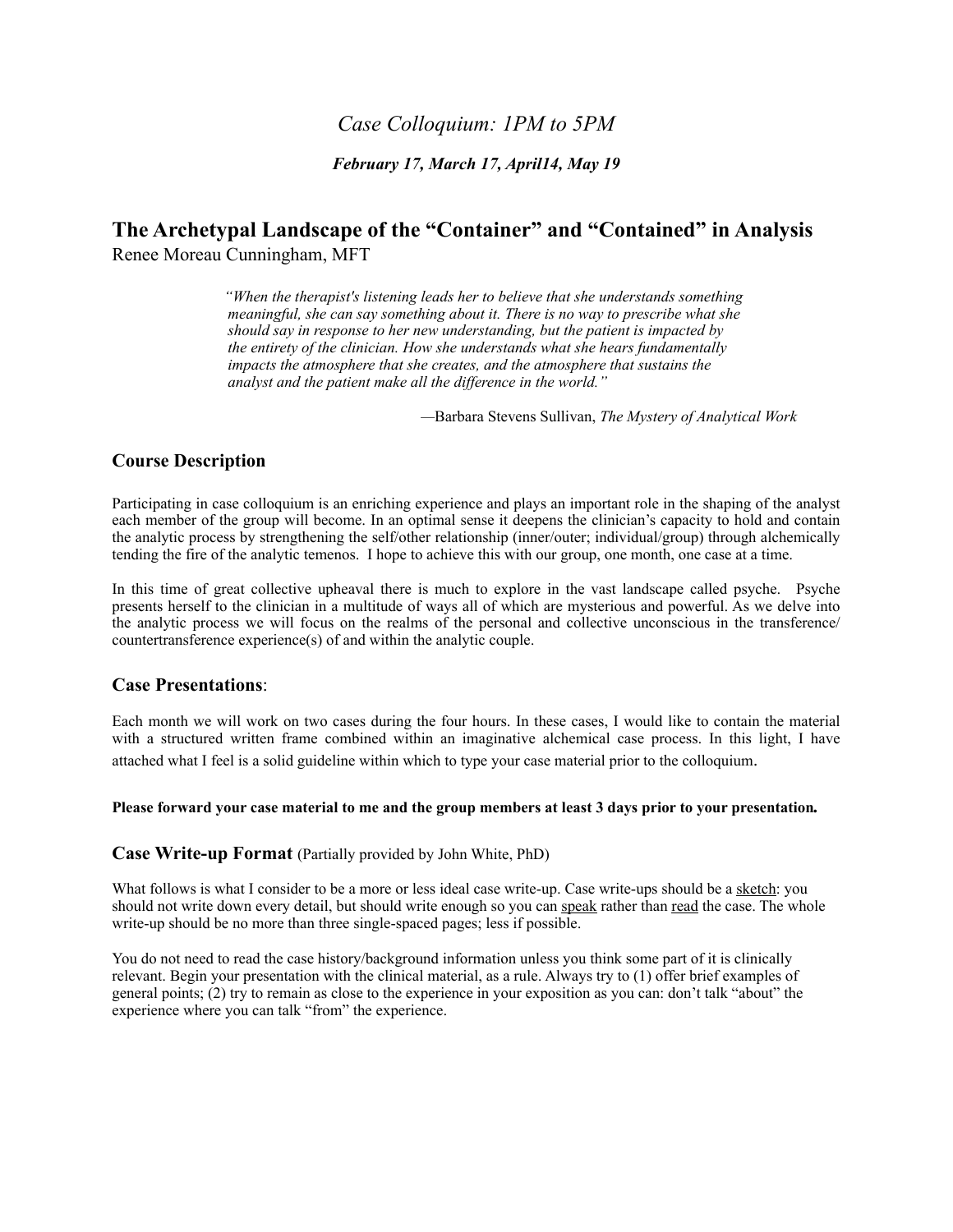## **I. Case History**

#### **Background Information**

Length of Treatment: Frequency: Sexual Identification: Age: Race: Marital status (Divorces, separations included): Occupation: Religion: Previous therapy: Addiction History:

## **II. Clinical material**

#### **First contacts and description of the presenting problem**

This covers the first phone call or email, the first session and any other of the original experiences. Basically, what the patient or client says is the reason for being there and anything else clinically important you observed at the beginning of treatment. This includes original countertransference experiences.

#### **Course of Treatment**

This covers important themes, dominant complexes and important events as well as significant changes that have occurred.

#### **Transference/Countertransference**

Note any significant transference and countertransference experiences and/or changes in them. Especially be sure to keep these descriptions "experience-near": don't talk so much "about" them as "from" them.

#### **A recent session**

Under no circumstances should you record a session. However, try to recall from memory a brief but characteristic interaction or a very significant interaction, perhaps 30 seconds worth of dialogue that seemed illustrative of your usual interaction or of an important point.

#### **A dream OR an illuminating archetypal parallel OR some other sign of unconscious processes**

An example illustrating how unconscious processes are at work in the patient or client is helpful. Just one should be sufficient.

#### **III. When writing up the case, think about the following to share with the group:**

Ego/Self Axis trauma and ego/Self integrity. To what degree can this person contain and hold their own complexes and sense of self? Can they process and integrate symbolic material? What is their capacity for shadow integration? These are important to talk about but you don't have to write them down in the case analysis.

Archetypal images, cultural complexes, parental and ego complexes.